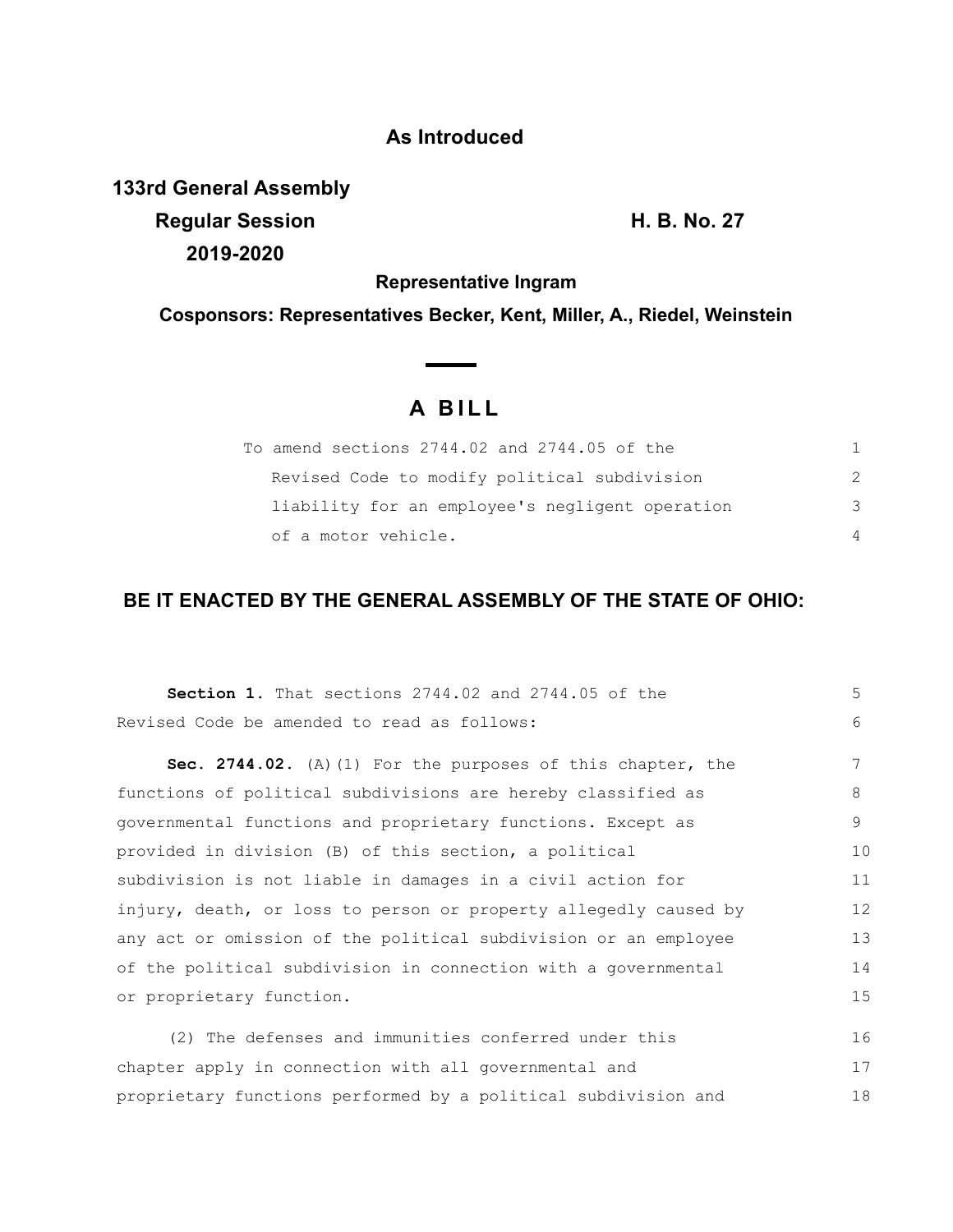its employees, whether performed on behalf of that political subdivision or on behalf of another political subdivision. 19 20

(3) Subject to statutory limitations upon their monetary jurisdiction, the courts of common pleas, the municipal courts, and the county courts have jurisdiction to hear and determine civil actions governed by or brought pursuant to this chapter. 21 22 23 24

(B) Subject to sections 2744.03 and 2744.05 of the Revised Code, a political subdivision is liable in damages in a civil action for injury, death, or loss to person or property allegedly caused by an act or omission of the political subdivision or of any of its employees in connection with a governmental or proprietary function, as follows: 25 26 27 28 29 30

(1) Except as otherwise provided in this division, political subdivisions are liable for injury, death, or loss to person or property caused by the negligent operation of any motor vehicle by their employees when the employees are engaged within the scope of their employment and authority. The following are full defenses to that liability: 31 32 33 34 35 36

(a) A member of a municipal corporation police department or any other police agency was operating a motor vehicle while responding to an emergency call and the operation of the vehicle did not constitute willful or wanton misconduct; 37 38 39 40

(b) A member of a municipal corporation fire department or any other firefighting agency was operating a motor vehicle while engaged in duty at a fire, proceeding toward a place wherea fire is in progress or is believed to be in progress, oranswering any other emergency alarm and the operation of the vehicle did not constitute willful or wanton misconduct; 41 42 43 44 45 46

(c) A member of an emergency medical service owned or 47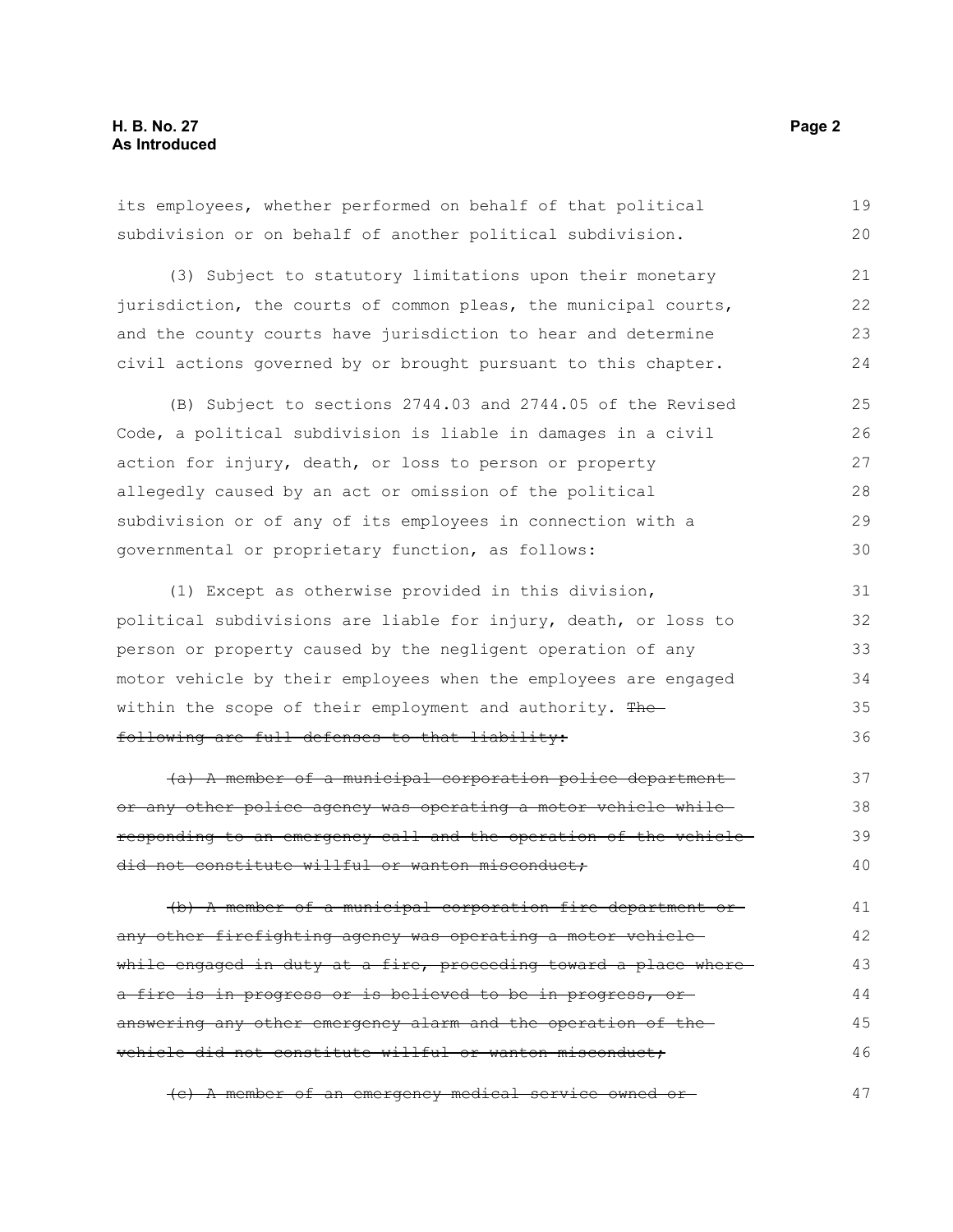operated by a political subdivision was operating a motor vehicle while responding to or completing a call for emergency medical care or treatment, the member was holding a validcommercial driver's license issued pursuant to Chapter 4506. or a driver's license issued pursuant to Chapter 4507. of the Revised Code, the operation of the vehicle did not constitute willful or wanton misconduct, and the operation complies with the precautions of section 4511.03 of the Revised CodeA political subdivision is not liable in damages for injury, death, or loss to person or property caused by an employee's negligent operation of a motor vehicle if the plaintiff, at the time of the alleged negligence, was attempting to flee from a law enforcement officer so as to avoid apprehension for a criminal offense. 48 49 50 51 52 53 54 55 56 57 58 59 60 61

(2) Except as otherwise provided in sections 3314.07 and 3746.24 of the Revised Code, political subdivisions are liable for injury, death, or loss to person or property caused by the negligent performance of acts by their employees with respect to proprietary functions of the political subdivisions.

(3) Except as otherwise provided in section 3746.24 of the Revised Code, political subdivisions are liable for injury, death, or loss to person or property caused by their negligent failure to keep public roads in repair and other negligent failure to remove obstructions from public roads, except that it is a full defense to that liability, when a bridge within a municipal corporation is involved, that the municipal corporation does not have the responsibility for maintaining or inspecting the bridge. 67 68 69 70 71 72 73 74 75

(4) Except as otherwise provided in section 3746.24 of the Revised Code, political subdivisions are liable for injury, 76 77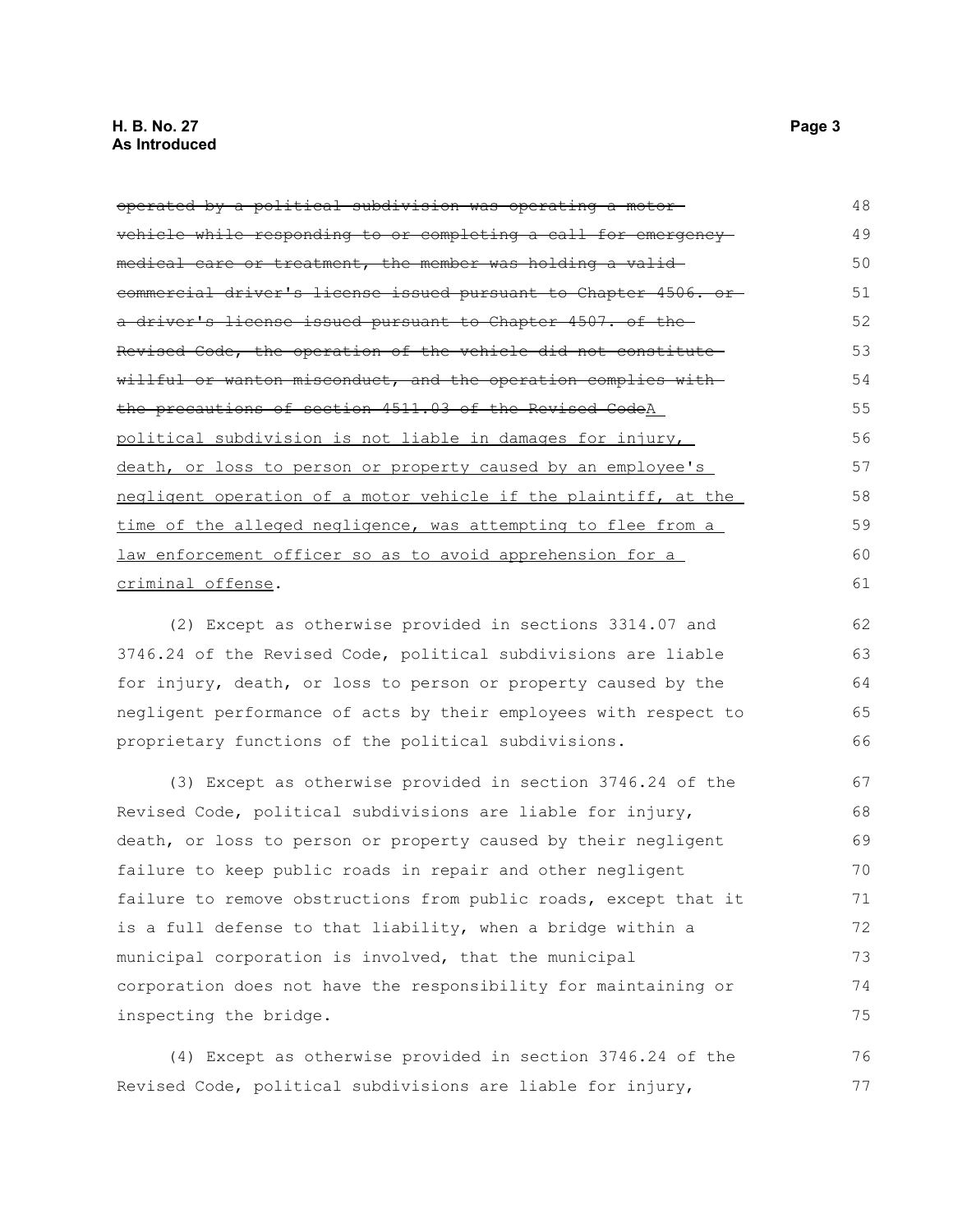death, or loss to person or property that is caused by the negligence of their employees and that occurs within or on the grounds of, and is due to physical defects within or on the grounds of, buildings that are used in connection with the performance of a governmental function, including, but not limited to, office buildings and courthouses, but not including jails, places of juvenile detention, workhouses, or any other detention facility, as defined in section 2921.01 of the Revised Code. 78 79 80 81 82 83 84 85 86

(5) In addition to the circumstances described in divisions (B)(1) to (4) of this section, a political subdivision is liable for injury, death, or loss to person or property when civil liability is expressly imposed upon the political subdivision by a section of the Revised Code, including, but not limited to, sections 2743.02 and 5591.37 of the Revised Code. Civil liability shall not be construed to exist under another section of the Revised Code merely because that section imposes a responsibility or mandatory duty upon a political subdivision, because that section provides for a criminal penalty, because of a general authorization in that section that a political subdivision may sue and be sued, or because that section uses the term "shall" in a provision pertaining to a political subdivision. 87 88 89 90 91 92 93 94 95 96 97 98 99 100

(C) An order that denies a political subdivision or an employee of a political subdivision the benefit of an alleged immunity from liability as provided in this chapter or any other provision of the law is a final order.

**Sec. 2744.05.** Notwithstanding any other provisions of the Revised Code or rules of a court to the contrary, in an action against a political subdivision to recover damages for injury, 105 106 107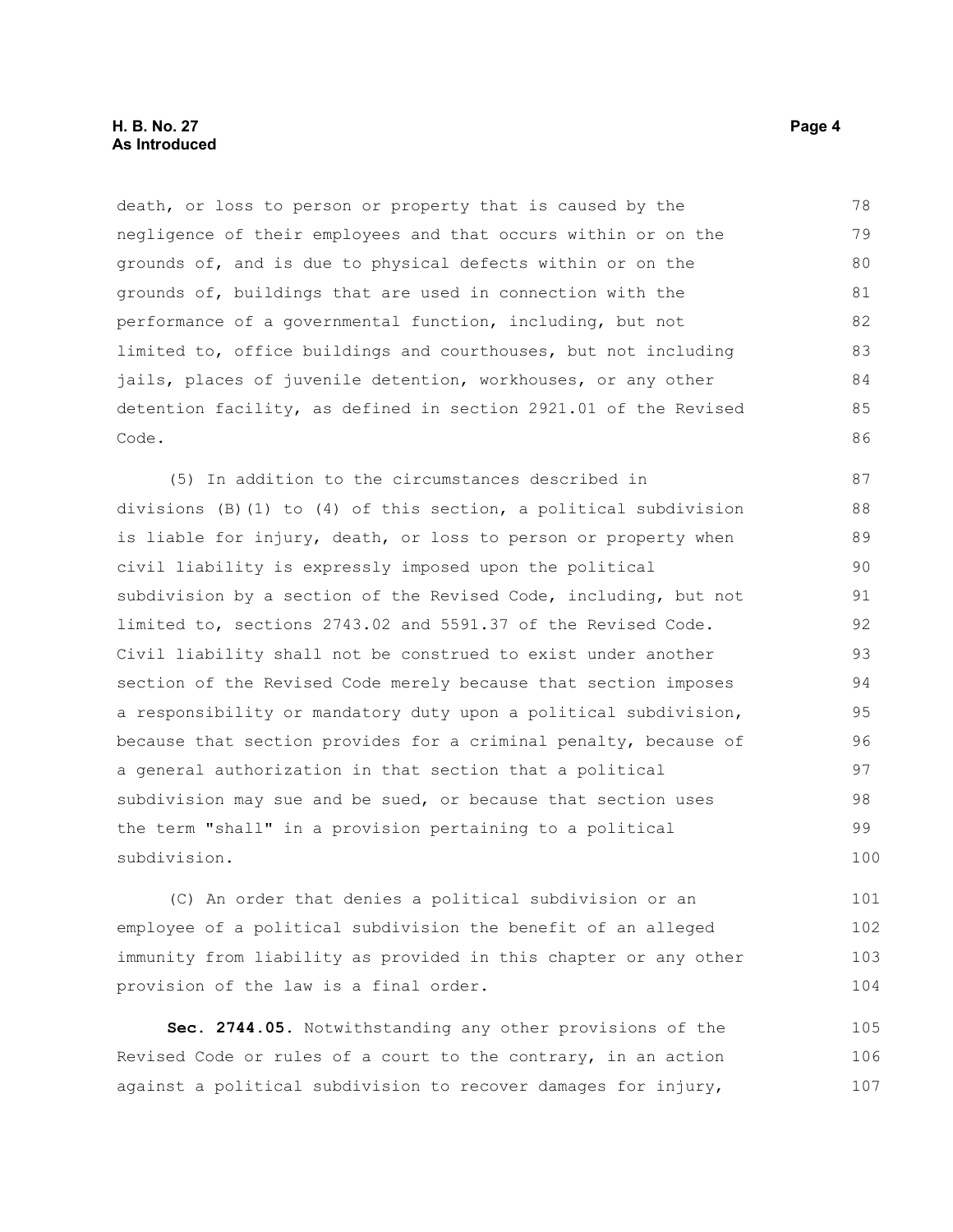death, or loss to person or property caused by an act or omission in connection with a governmental or proprietary function: 108 109 110

(A) Punitive or exemplary damages shall not be awarded. 111

(B)(1) If a claimant receives or is entitled to receive benefits for injuries or loss allegedly incurred from a policy or policies of insurance or any other source, the benefits shall be disclosed to the court, and the amount of the benefits shall be deducted from any award against a political subdivision recovered by that claimant. No insurer or other person is entitled to bring an action under a subrogation provision in an insurance or other contract against a political subdivision with respect to those benefits. 112 113 114 115 116 117 118 119 120

The amount of the benefits shall be deducted from an award against a political subdivision under division (B)(1) of this section regardless of whether the claimant may be under an obligation to pay back the benefits upon recovery, in whole or in part, for the claim. A claimant whose benefits have been deducted from an award under division (B)(1) of this section is not considered fully compensated and shall not be required to reimburse a subrogated claim for benefits deducted from an award pursuant to division (B)(1) of this section. 121 122 123 124 125 126 127 128 129

(2) Nothing in division (B)(1) of this section shall be construed to do either of the following: 130 131

(a) Limit the rights of a beneficiary under a life insurance policy or the rights of sureties under fidelity or surety bonds; 132 133 134

(b) Prohibit the department of medicaid from recovering from the political subdivision, pursuant to section 5160.37 of 135 136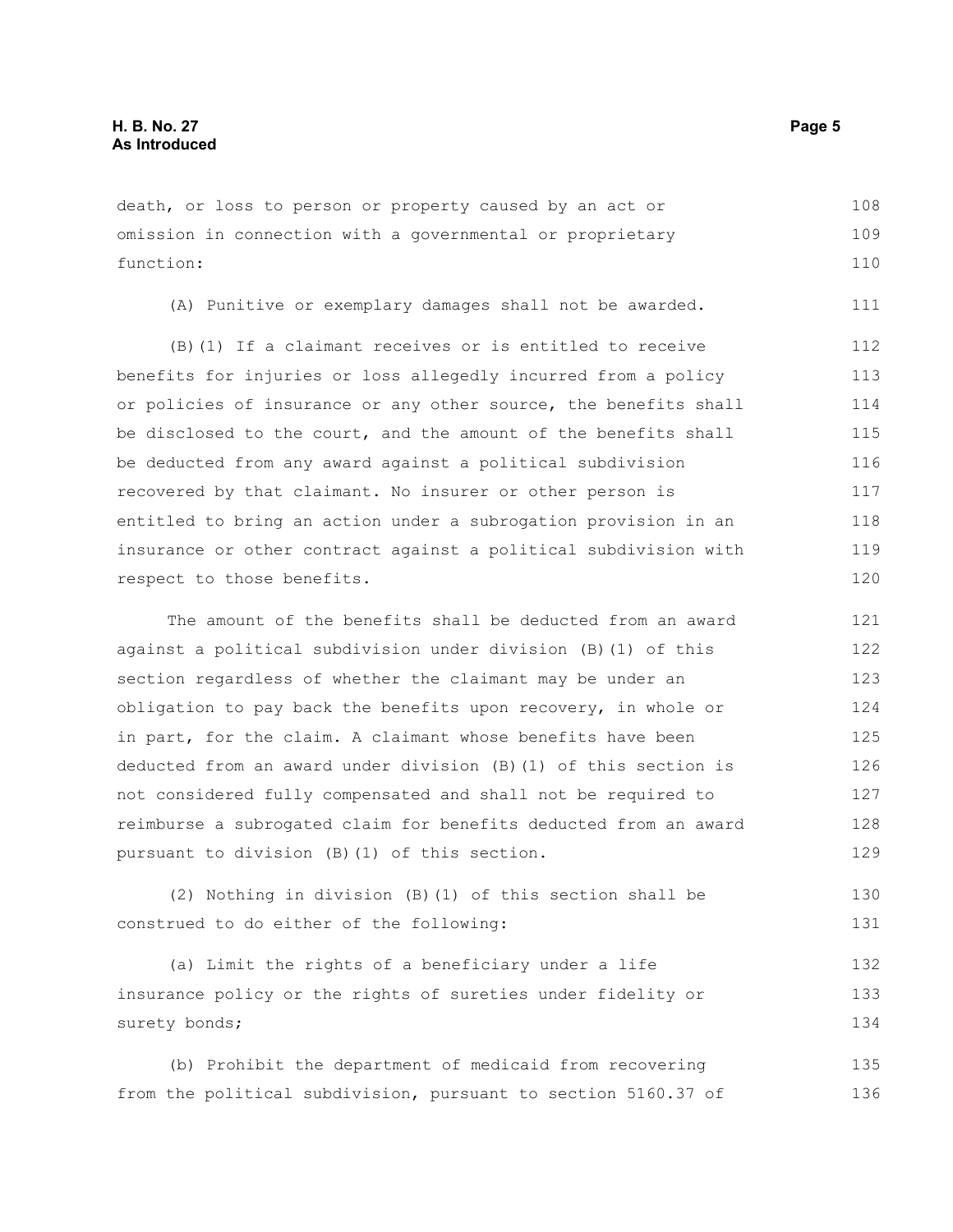### **H. B. No. 27 Page 6 As Introduced**

the Revised Code, the cost of medical assistance provided under a medical assistance program. (C)(1) There shall not be any limitation on compensatory damages that represent the actual loss of the person who is awarded the damages. However, except in wrongful death actions brought pursuant to Chapter 2125. of the Revised Code, damages that arise from the same cause of action, transaction or occurrence, or series of transactions or occurrences and that do not represent the actual loss of the person who is awarded the damages shall not exceed two hundred fifty thousand dollars in favor of any one person. The limitation on damages that do not represent the actual loss of the person who is awarded the damages provided in this division does not apply to court costs that are awarded to a plaintiff, or to interest on a judgment rendered in favor of a plaintiff, in an action against a political subdivision. (2) Any compensatory damages recoverable against a political subdivision for an employee's negligent operation of a motor vehicle shall be reduced by the percentage of contributory fault attributable to the plaintiff or any other parties, subject to sections 2307.22, 2307.23, and 2315.32 to 2315.36 of the Revised Code. (3) As used in this division, "the actual loss of the person who is awarded the damages" includes all of the following: (a) All wages, salaries, or other compensation lost by the person injured as a result of the injury, including wages, salaries, or other compensation lost as of the date of a judgment and future expected lost earnings of the person injured; 137 138 139 140 141 142 143 144 145 146 147 148 149 150 151 152 153 154 155 156 157 158 159 160 161 162 163 164 165 166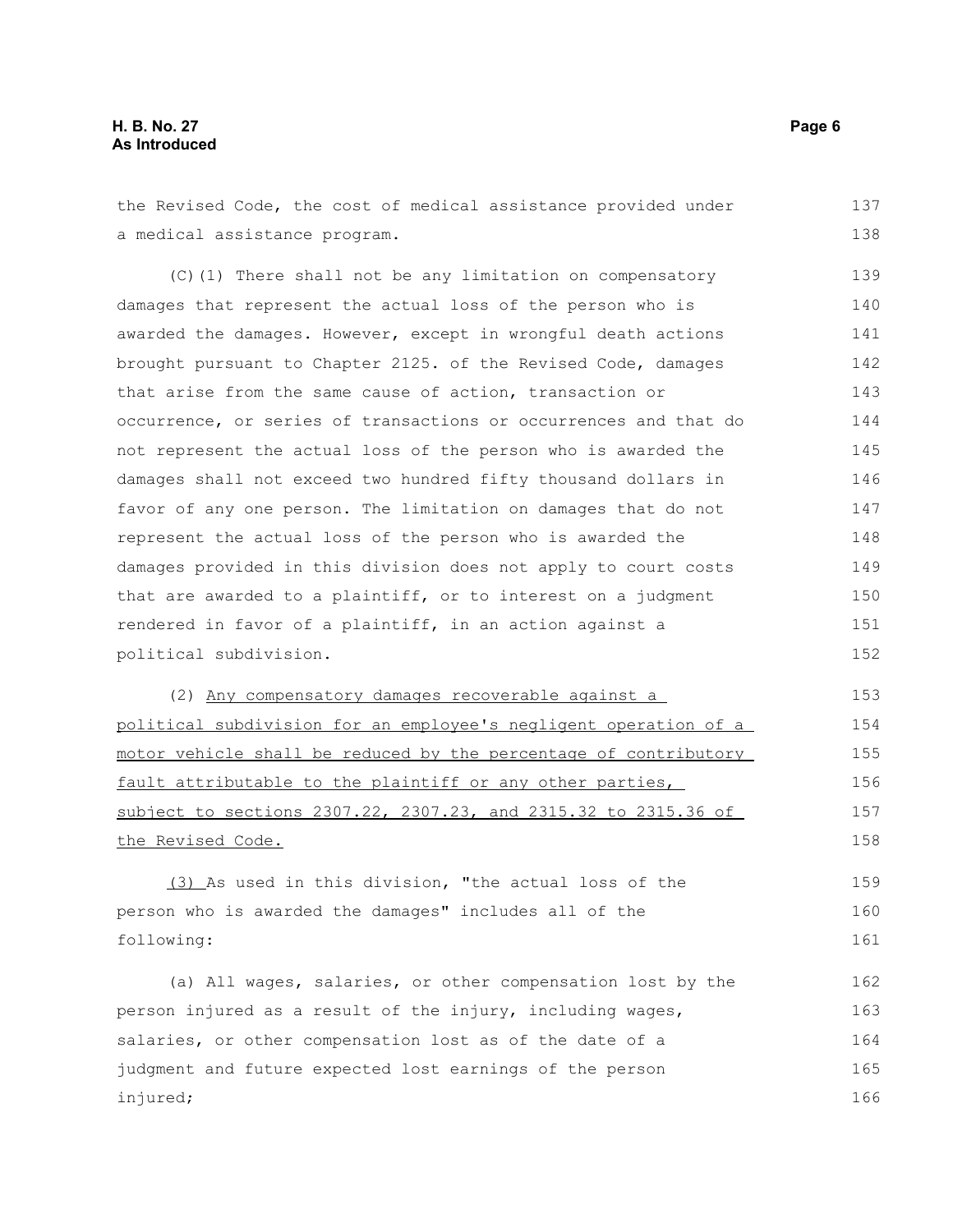#### **H. B. No. 27 Page 7 As Introduced**

(b) All expenditures of the person injured or another person on behalf of the person injured for medical care or treatment, for rehabilitation services, or for other care, treatment, services, products, or accommodations that were necessary because of the injury; 167 168 169 170 171

(c) All expenditures to be incurred in the future, as determined by the court, by the person injured or another person on behalf of the person injured for medical care or treatment, for rehabilitation services, or for other care, treatment, services, products, or accommodations that will be necessary because of the injury; 172 173 174 175 176 177

(d) All expenditures of a person whose property was injured or destroyed or of another person on behalf of the person whose property was injured or destroyed in order to repair or replace the property that was injured or destroyed; 178 179 180 181

(e) All expenditures of the person injured or of the person whose property was injured or destroyed or of another person on behalf of the person injured or of the person whose property was injured or destroyed in relation to the actual preparation or presentation of the claim involved; 182 183 184 185 186

(f) Any other expenditures of the person injured or of the person whose property was injured or destroyed or of another person on behalf of the person injured or of the person whose property was injured or destroyed that the court determines represent an actual loss experienced because of the personal or property injury or property loss. 187 188 189 190 191 192

"The actual loss of the person who is awarded the damages" does not include any fees paid or owed to an attorney for any services rendered in relation to a personal or property injury 193 194 195